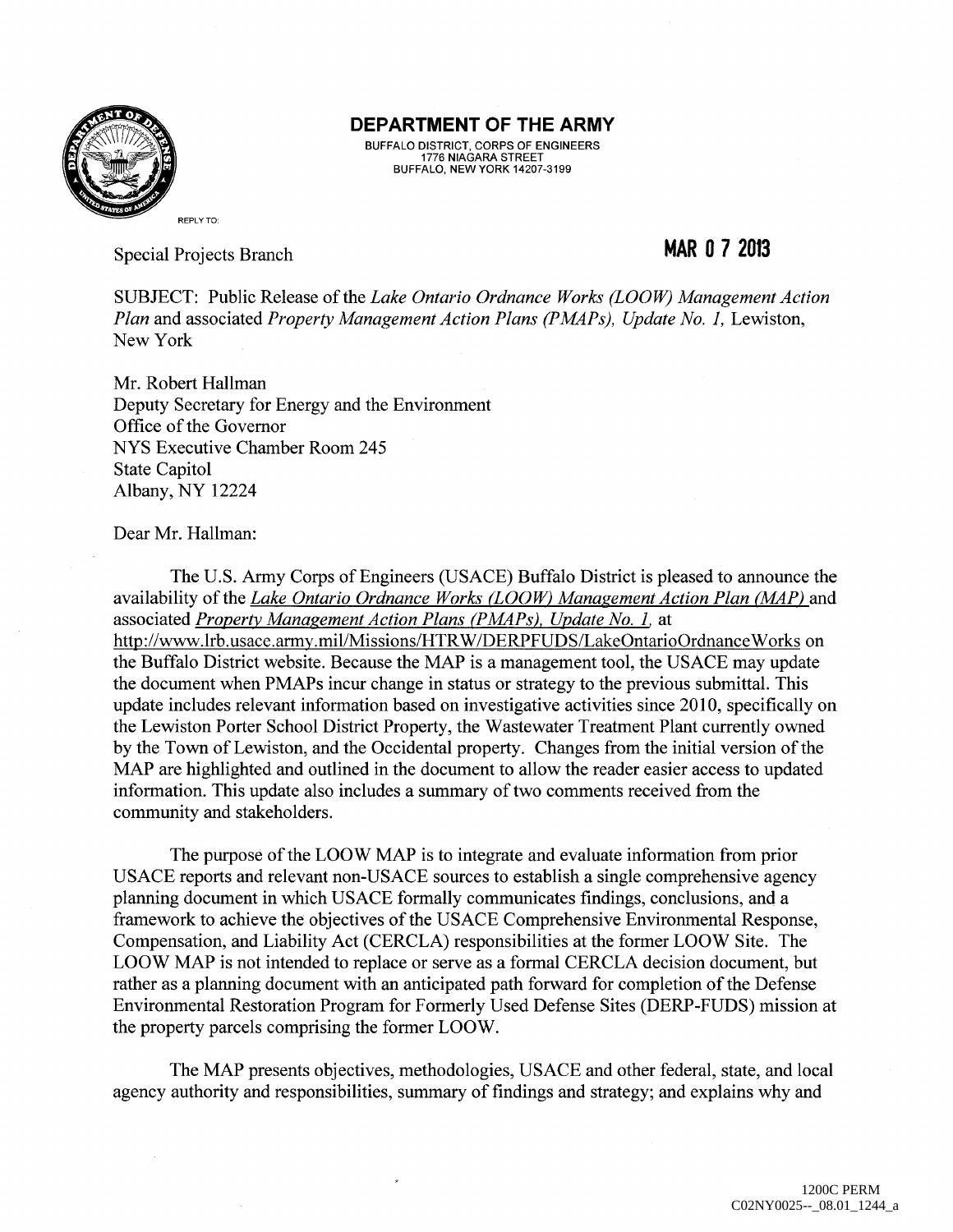Office: Special Projects -2-<br>Subject: Public Release of the LOOW MAP a Public Release of the LOOW MAP and associated PMAPs, Update No. 1

how each of the real property parcels, defined by the Niagara County Department of Real Property, were combined into "parcel groups".

For the MAP, a parcel group has been defined as a single parcel or multiple parcels with similar characteristics with regard to FUDS property eligibility, location relative to the developed area of LOOW, ownership, known or suspected DoD impacts, and land use. It is the unit for which each PMAP was developed, and for which findings, conclusions, and strategies for eventual closure are presented.

Because the MAP is a management tool, the USACE plans to update the MAP regularly, and to issue updates to those PMAPs that incurred significant change in strategy or status from the previous submittal. This update includes a summary of the two comments received from the community and stakeholders.

This letter is also being distributed to the attached list of elected officials, agency representatives, and property owners. If you require additional information on our project at the former LOOW Site, please contact me, DERP-FUDS Project Manager for the former LOOW Site, at (716) 879-4309.

Sincerely,

sincerely,<br> $\overbrace{\phantom{xxxxx}}^{\text{Sincerely}},$ 

Michael Senus DERP-FUDS Environmental Project Management Team

Enclosure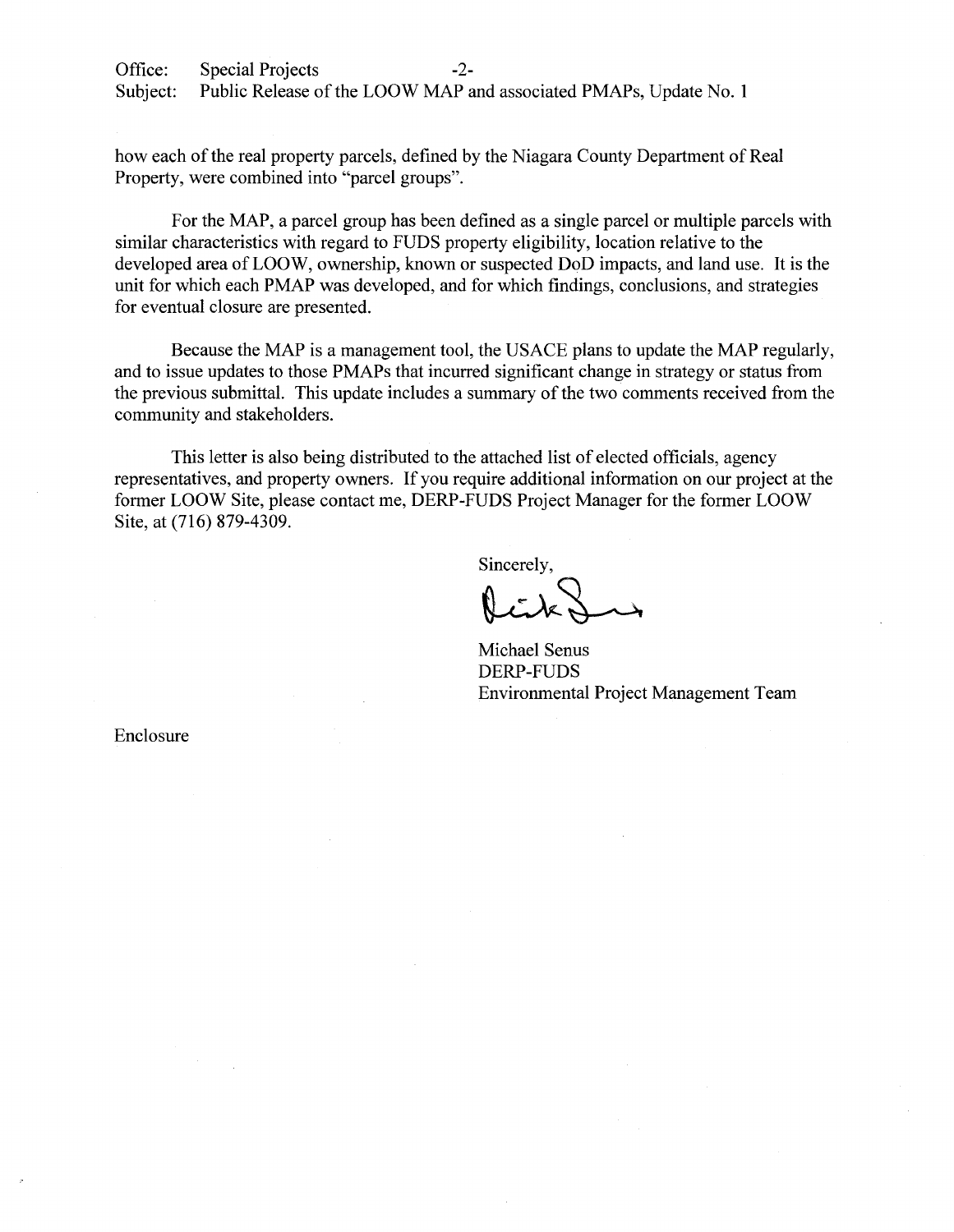

BUFFALO DISTRICT, CORPS OF ENGINEERS 1776 NIAGARA STREET BUFFALO, NEW YORK 14207-3199

Special Projects Branch

### **MAR 0 7 2013**

SUBJECT: Public Release of the *Lake Ontario Ordnance Works (LOOW) Management Action Plan and associated Property Management Action Plans (PMAPs), Update No. 1, Lewiston,* New York

Mr. Kevin Gleason, Acting Director New York State Department of Health Center for Environmental Health Flanigan Square 547 River Street, Suite 500 Troy, NY 12180

### Dear Mr. Gleason:

The U.S. Army Corps of Engineers (USACE) Buffalo District is pleased to announce the availability of the *Lake Ontario Ordnance Works (LOOW) Management Action Plan (MAP)* and associated *Property Management Action Plans (PMAPs), Update No. 1.* at http://www.lrb.usace.army.mil/Missions/HTRW/DERPFUDS/LakeOntarioOrdnanceWorks on the Buffalo District website. Because the MAP is a management tool, the USACE may update the document when PMAPs incur change in status or strategy to the previous submittal. This update includes relevant information based on investigative activities since 2010, specifically on the Lewiston Porter School District Property, the Wastewater Treatment Plant currently owned by the Town of Lewiston, and the Occidental property. Changes from the initial version of the MAP are highlighted and outlined in the document to allow the reader easier access to updated information. This update also includes a summary of two comments received from the community and stakeholders.

The purpose of the LOOW MAP is to integrate and evaluate information from prior USACE reports and relevant non-USACE sources to establish a single comprehensive agency planning document in which USACE formally communicates findings, conclusions, and a framework to achieve the objectives of the Comprehensive Environmental Response, Compensation, and Liability Act (CERCLA) responsibilities at the former LOOW Site. The LOOW MAP is not intended to replace or serve as a formal CERCLA decision document, but rather as a planning document with an anticipated path forward for completion of the Defense Environmental Restoration Program for Formerly Used Defense Sites (DERP-FUDS) mission at the property parcels comprising the former LOOW.

The MAP presents objectives, methodologies, USACE and other federal, state, and local agency authority and responsibilities, summary of findings and strategy; and explains why and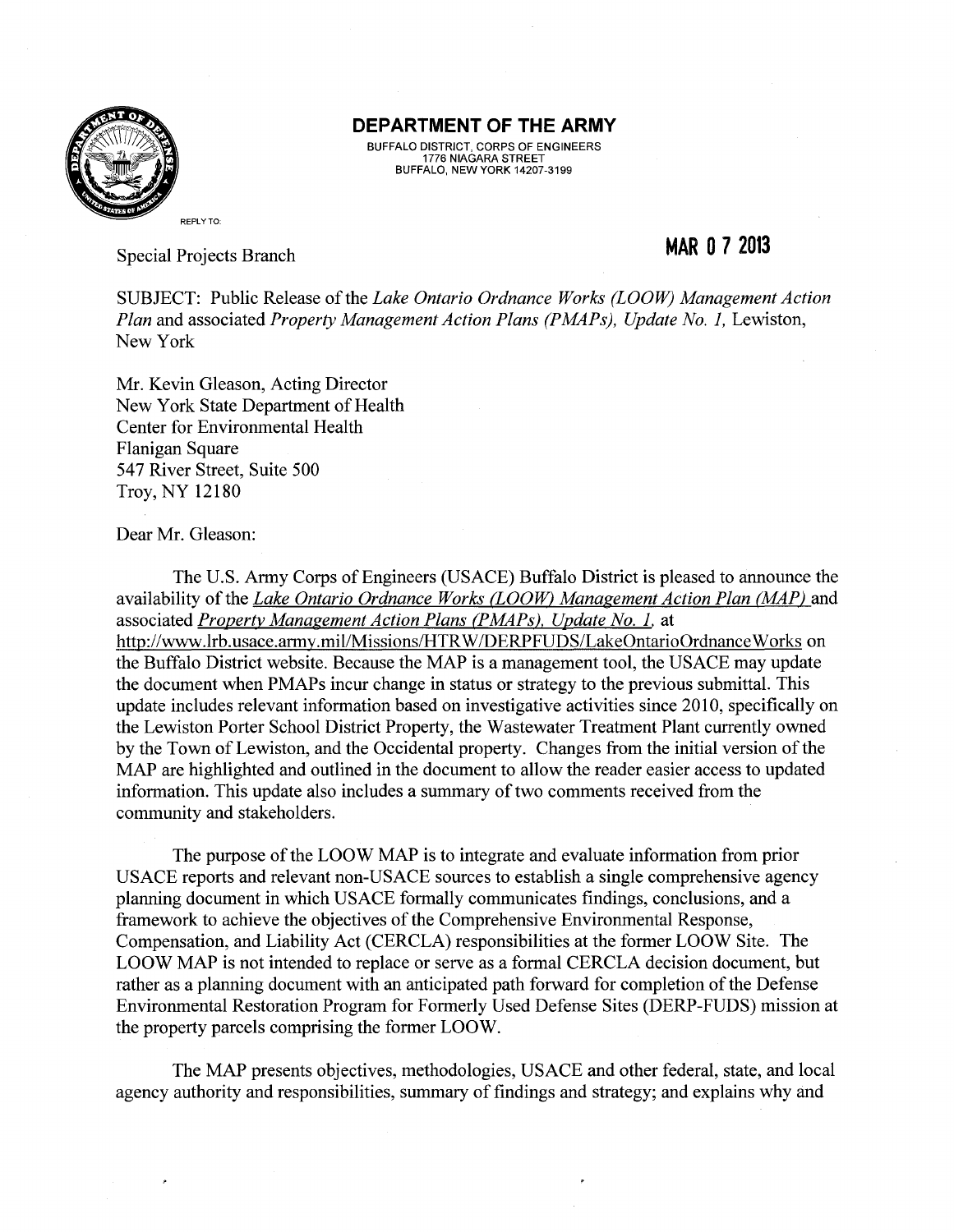Office: Special Projects -2-Subject: Public Release of the LOOW MAP and associated PMAPs, Update No. 1

how each of the real property parcels, defined by the Niagara County Department of Real Property, were combined into "parcel groups".

For the MAP, a parcel group has been defined as a single parcel or multiple parcels with similar characteristics with regard to FUDS property eligibility, location relative to the developed area of LOOW, ownership, known or suspected DoD impacts, and land use. It is the unit for which each PMAP was developed, and for which findings, conclusions, and strategies for eventual closure are presented.

A copy of this letter is being furnished to Mr. Matt Forcucci, New York State Department of Health, Western Regional Office. This letter is also being distributed to the attached list of elected officials, agency representatives, and property owners. If you require additional information on our project at the former LOOW Site, please contact me, DERP-FUDS Project Manager for the former LOOW Site, at (716) 879-4309.

Sincerely,

Michael Senus DERP-FUDS Environmental Project Management Team

Enclosure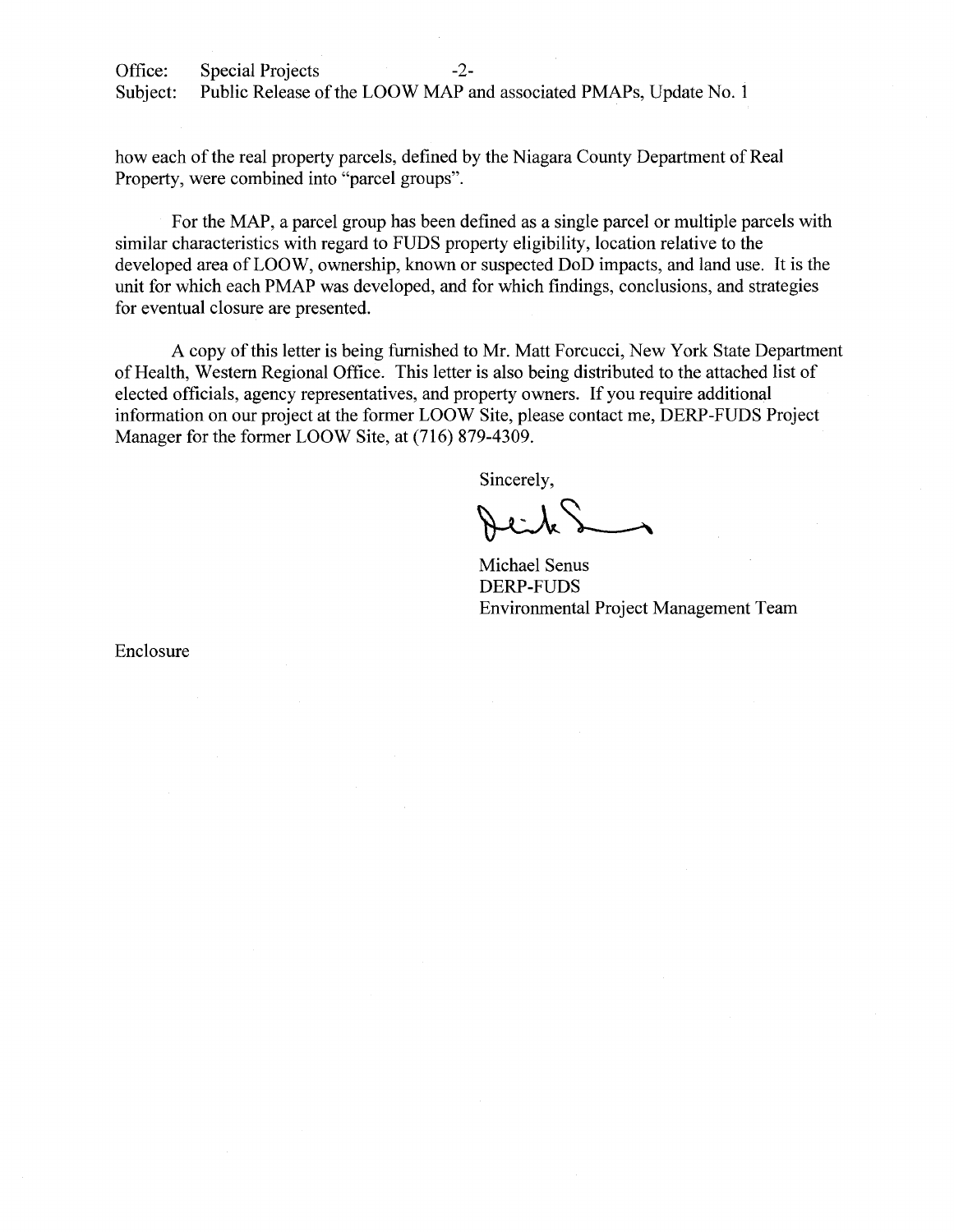

BUFFALO DISTRICT, CORPS OF ENGINEERS 1776 NIAGARA STREET BUFFALO, NEW YORK 14207-3199

Special Projects Branch

# **MAR 0 7 2013**

SUBJECT: Public Release of the *Lake Ontario Ordnance Works (LOOW) Management Action Plan and associated <i>Property Management Action Plans (PMAPs), Update No. 1, Lewiston,* New York

Mr. Daniel J. Stapleton Niagara County Health Department 5467 Upper Mountain Road, Suite 100 Lockport, NY 14094-1899

Dear Mr. Stapleton:

The U.S. Army Corps of Engineers (USACE) Buffalo District is pleased to announce the availability of the *Lake Ontario Ordnance Works (LOOW) Management Action Plan (MAP)* and associated *Property Management Action Plans (PMAPs). Update No. l,* at http://www.lrb.usace.army.mil/Missions/HTRW/DERPFUDS/LakeOntarioOrdnanceWorks on the Buffalo District website. Because the MAP is a management tool, the USACE may update the document when PMAPs incur change in status or strategy to the previous submittal. This update includes relevant information based on investigative activities since 2010, specifically on the Lewiston Porter School District Property, the Wastewater Treatment Plant currently owned by the Town of Lewiston, and the Occidental property. Changes from the initial version of the MAP are highlighted and outlined in the document to allow the reader easier access to updated information. This update also includes a summary of two comments received from the community and stakeholders.

The purpose of the LOOW MAP is to integrate and evaluate information from prior USACE reports and relevant non-USACE sources to establish a single comprehensive agency planning document in which USACE formally communicates findings, conclusions, and a framework to achieve the objectives of the Comprehensive Environmental Response, Compensation, and Liability Act (CERCLA) responsibilities at the former LOOW Site. The LOOW MAP is not intended to replace or serve as a formal CERCLA decision document, but rather as a planning document with an anticipated path forward for completion of the Defense Environmental Restoration Program for Formerly Used Defense Sites (DERP-FUDS) mission at the property parcels comprising the former LOOW.

The MAP presents objectives, methodologies, USACE and other federal, state, and local agency authority and responsibilities, summary of findings and strategy; and explains why and how each of the real property parcels, defined by the Niagara County Department of Real Property, were combined into "parcel groups".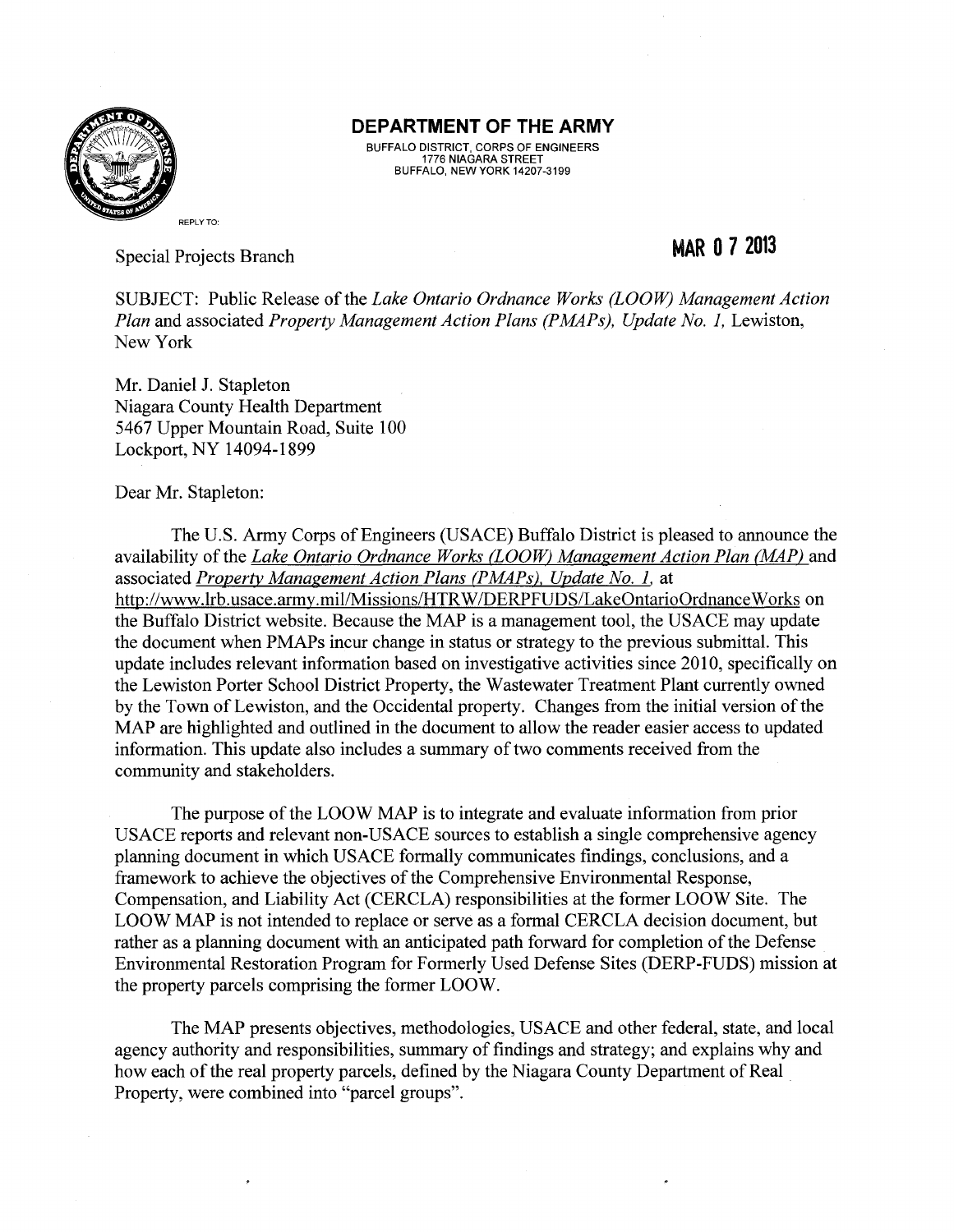Office: Special Projects -2-<br>Subject: Public Release of the LOOW MAP a Public Release of the LOOW MAP and associated PMAPs, Update No. 1

For the MAP, a parcel group has been defined as a single parcel or multiple parcels with similar characteristics with regard to FUDS property eligibility, location relative to the developed area of LOOW, ownership, known or suspected DoD impacts, and land use. It is the unit for which each PMAP was developed, and for which findings, conclusions, and strategies for eventual closure are presented.

This letter is also being distributed to the attached list of elected officials, agency representatives, and property owners. If you require additional information on our project at the former LOOW Site, please contact me, DERP-FUDS Project Manager for the former LOOW Site, at (716) 879-4309.

Sincerely,

Michael Senus DERP-FUDS Environmental Project Management Team

Enclosure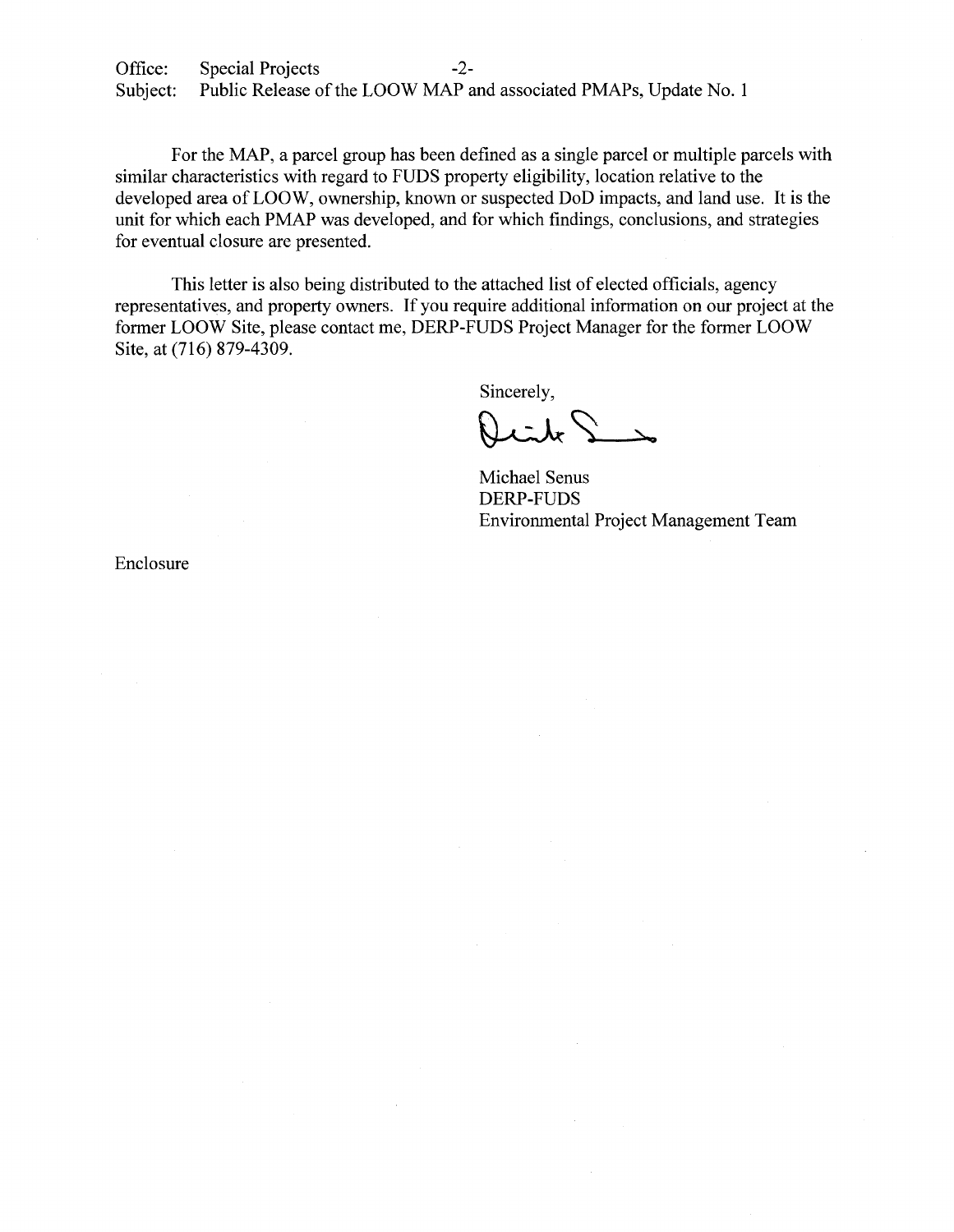

BUFFALO DISTRICT, CORPS OF ENGINEERS 1776 NIAGARA STREET BUFFALO, NEW YORK 14207-3199

Special Projects Branch

## **MAR 0 7 2013**

SUBJECT: Public Release of the *Lake Ontario Ordnance Works (LOOW) Management Action Plan and associated <i>Property Management Action Plans (PMAPs), Update No. 1, Lewiston,* New York

Mr. Mark Agle Real Estate Rights - NY West National Grid 144 Kensington Avenue Buffalo, NY 14214

Dear Mr. Agle:

The U.S. Army Corps of Engineers (USACE) Buffalo District is pleased to announce the availability of the *Lake Ontario Ordnance Works (LOOW) Management Action Plan (MAP)* and associated *Property Management Action Plans (PMAPs), Update No. l,* at http://www.lrb.usace.army.mil/Missions/HTRW/DERPFUDS/LakeOntarioOrdnanceWorks on the Buffalo District website. Because the MAP is a management tool, the USACE may update the document when PMAPs incur change in status or strategy to the previous submittal. This update includes relevant information based on investigative activities since 2010, specifically on the Lewiston Porter School District Property, the Wastewater Treatment Plant currently owned by the Town of Lewiston, and the Occidental property. Changes from the initial version of the MAP are highlighted and outlined in the document to allow the reader easier access to updated information. This update also includes a summary of two comments received from the community and stakeholders.

The purpose of the LOOW MAP is to integrate and evaluate information from prior USA CE reports and relevant non-USACE sources to establish a single comprehensive agency planning document in which USACE formally communicates findings, conclusions, and a framework to achieve the objectives of the Comprehensive Environmental Response, Compensation, and Liability Act (CERCLA) responsibilities at the former LOOW Site. The LOOW MAP is not intended to replace or serve as a formal CERCLA decision document, but rather as a planning document with an anticipated path forward for completion of the Defense Environmental Restoration Program for Formerly Used Defense Sites (DERP-FUDS) mission at the property parcels comprising the former LOOW.

The MAP presents objectives, methodologies, USACE and other federal, state, and local agency authority and responsibilities, summary of findings and strategy; and explains why and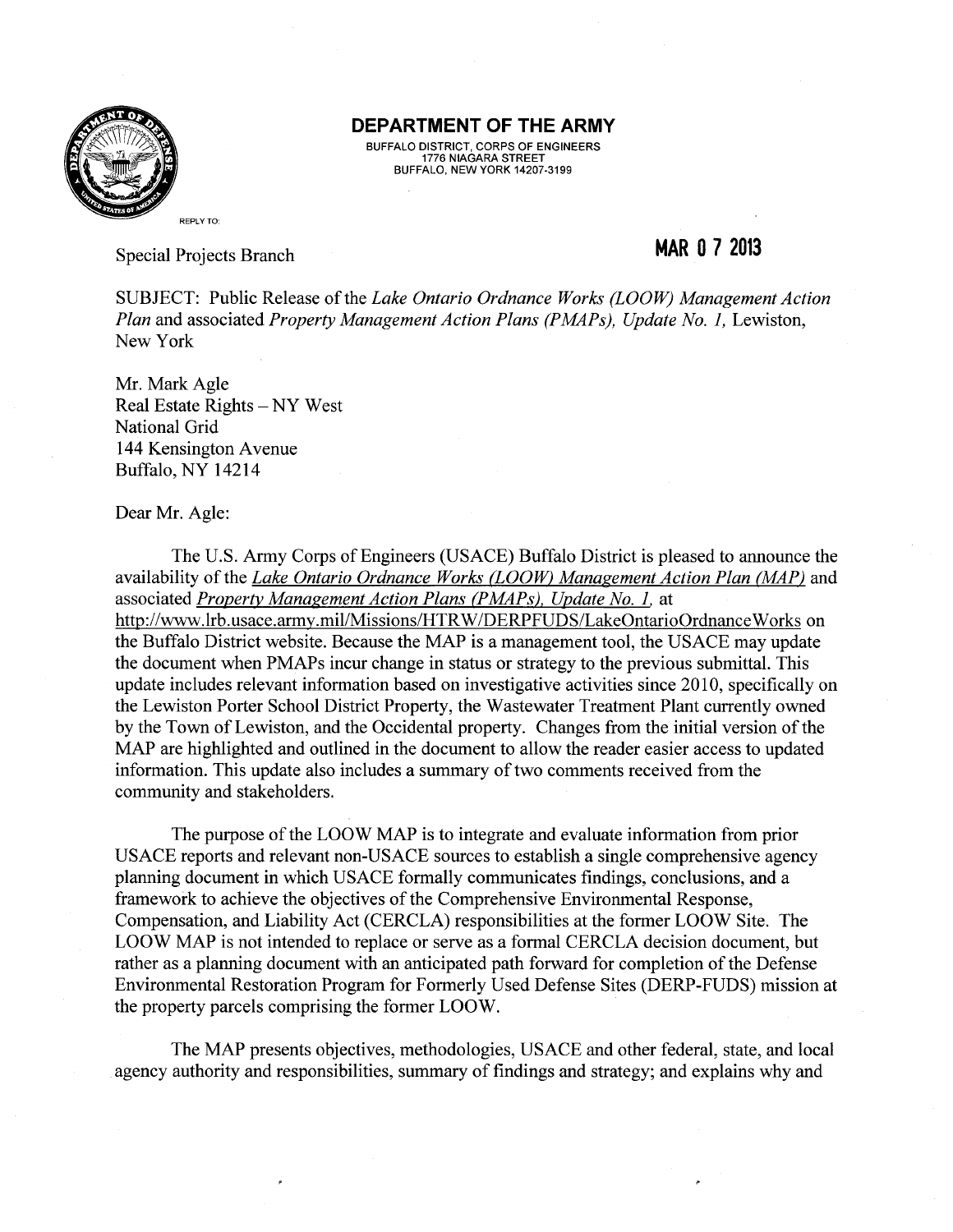Office: Special Projects -2-Subject: Public Release of the LOOW MAP and associated PMAPs, Update No. 1

how each of the real property parcels, defined by the Niagara County Department of Real Property, were combined into "parcel groups".

For the MAP, a parcel group has been defined as a single parcel or multiple parcels with similar characteristics with regard to FUDS property eligibility, location relative to the developed area of LOOW, ownership, known or suspected DoD impacts, and land use. It is the unit for which each PMAP was developed, and for which findings, conclusions, and strategies for eventual closure are presented.

This letter is also being distributed to the attached list of elected officials, agency representatives, and property owners. If you require additional information on our project at the former LOOW Site, please contact me, DERP-FUDS Project Manager for the former LOOW Site, at (716) 879-4309.

Sincerely,

Michael Senus DERP-FUDS Environmental Project Management Team

Enclosures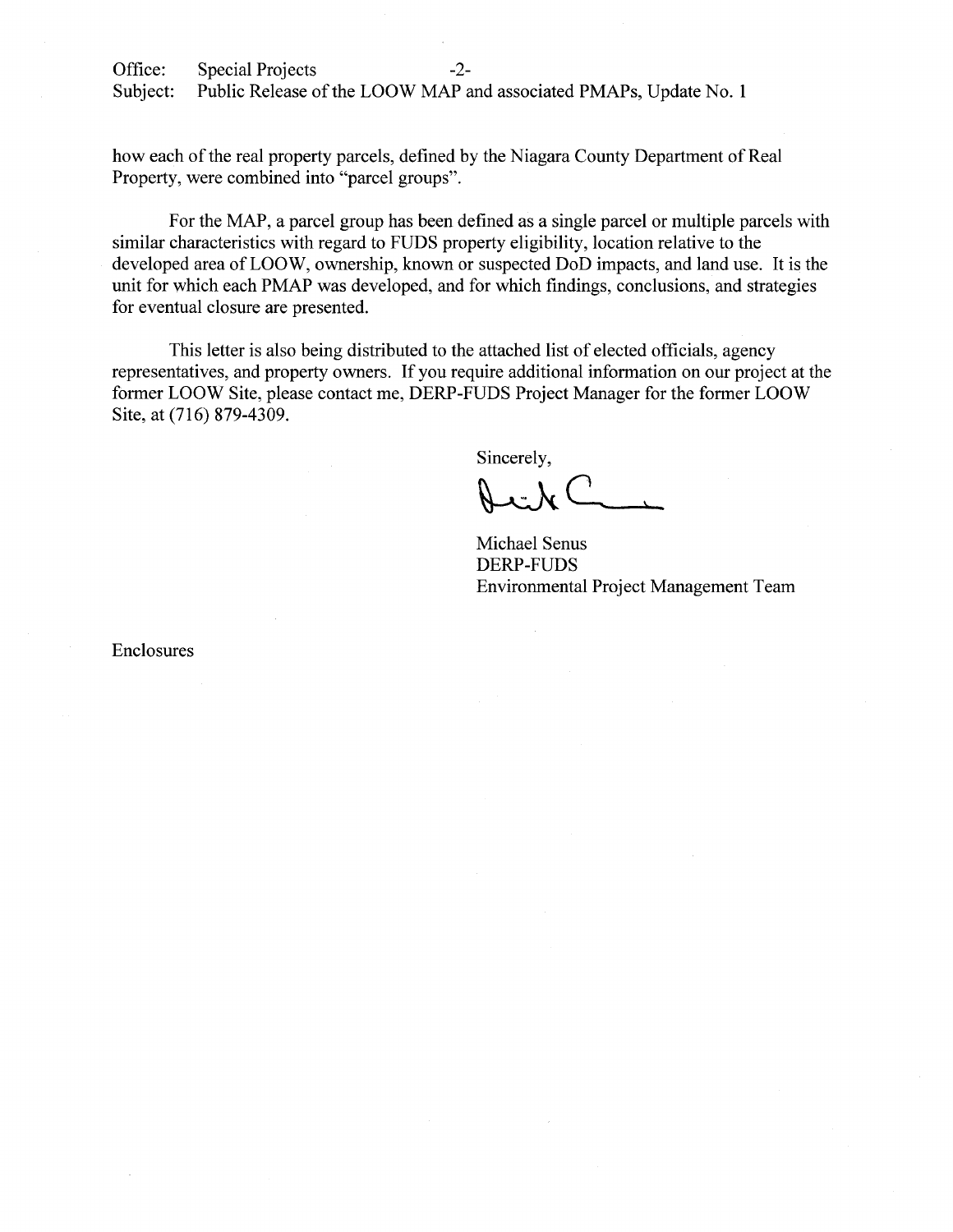

BUFFALO DISTRICT, CORPS OF ENGINEERS 1776 NIAGARA STREET BUFFALO, NEW YORK 14207-3199

Special Projects Branch

## **MAR 0 7 2013**

SUBJECT: Public Release of the *Lake Ontario Ordnance Works (LOOW) Management Action Plan and associated Property Management Action Plans (PMAPs), Update No. 1, Lewiston,* New York

Mr. R. Christopher Roser, Superintendent Lewiston-Porter School District 4061 Creek Road Youngstown, NY 14174

Dear Mr. Roser:

The U.S. Army Corps of Engineers (USACE) Buffalo District is pleased to announce the availability of the *Lake Ontario Ordnance Works (LOOW) Management Action Plan (MAP)* and associated *Property Management Action Plans (PMAPs). Update No. 1,* at http://www.lrb.usace.army.mil/Missions/HTRW/DERPFUDS/LakeOntarioOrdnanceWorks on the Buffalo District website. Because the MAP is a management tool, the USACE may update the document when PMAPs incur change in status or strategy to the previous submittal. This update includes relevant information based on investigative activities since 2010, specifically on the Lewiston Porter School District Property, the Wastewater Treatment Plant currently owned by the Town of Lewiston, and the Occidental property. Changes from the initial version of the MAP are highlighted and outlined in the document to allow the reader easier access to updated information. This update also includes a summary of two comments received from the community and stakeholders.

The purpose of the LOOW MAP is to integrate and evaluate information from prior USACE reports and relevant non-USACE sources to establish a single comprehensive agency planning document in which USACE formally communicates findings, conclusions, and a framework to achieve the objectives of the Comprehensive Environmental Response, Compensation, and Liability Act (CERCLA) responsibilities at the former LOOW Site. The LOOW MAP is not intended to replace or serve as a formal CERCLA decision document, but rather as a planning document with an anticipated path forward for completion of the Defense Environmental Restoration Program for Formerly Used Defense Sites (DERP-FUDS) mission at the property parcels comprising the former LOOW.

The MAP presents objectives, methodologies, USACE and other federal, state, and local agency authority and responsibilities, summary of findings and strategy; and explains why and how each of the real property parcels, defined by the Niagara County Department of Real Property, were combined into "parcel groups".